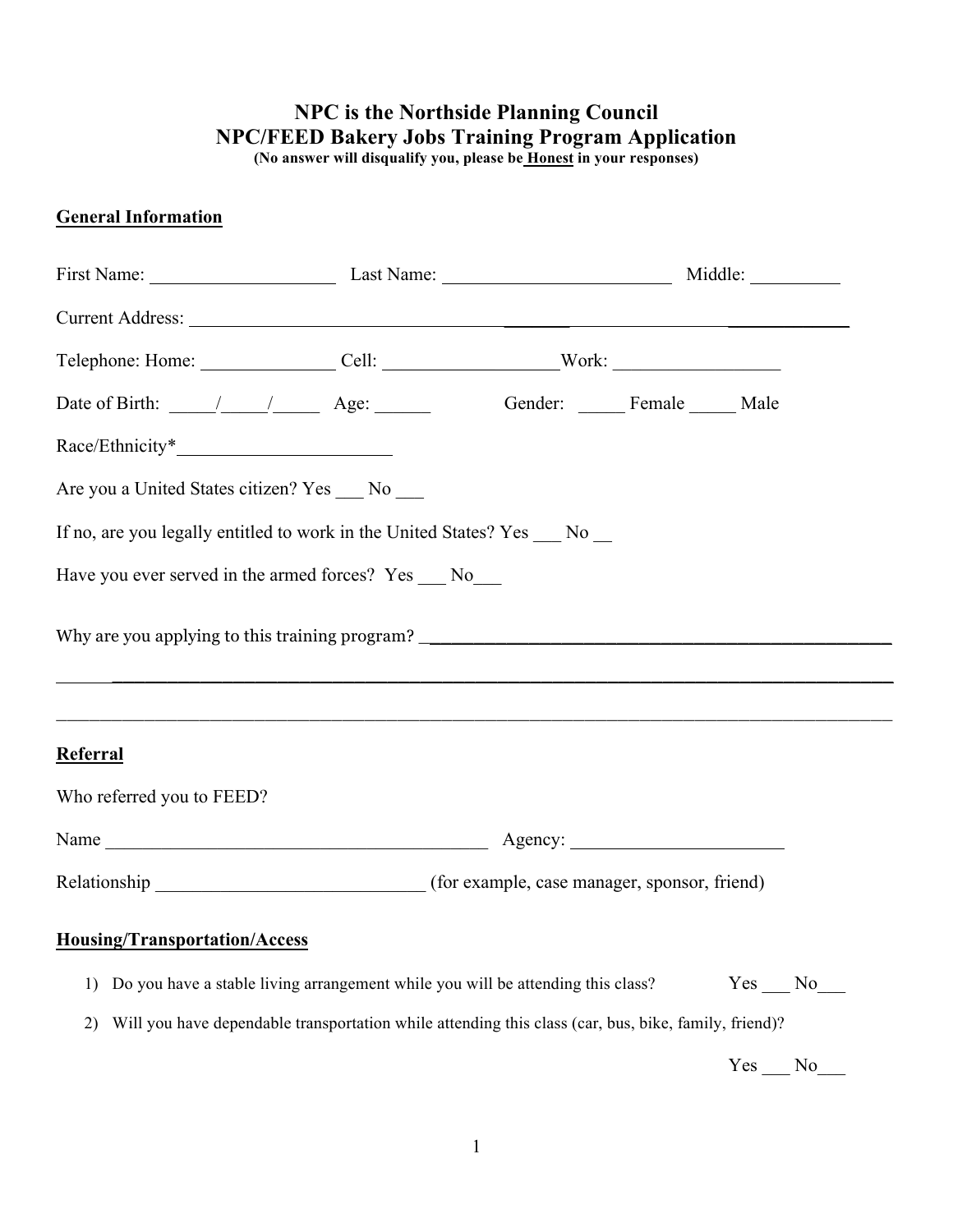3) Will you be accessible by phone during the class session? Yes No

#### **Physical Requirements**

1) The bakery training program requires you to be able to lift 50 lbs. and be on your feet for long periods of time  $(6 - 8$  hours per day). Do you have a condition or disability that would limit your ability to meet these physical requirements? Yes \_\_\_ No\_\_\_

If Yes, please explain:

2) Students are required to report to class and any training program events drug and alcohol free. If a student is found to be under the influence during training or sponsored events, they will be immediately terminated from the course. Do you understand this requirement? Yes No

#### **Educational History**

Please provide a summary of your educational history to include High School, and any post high school vocational, college or other training programs:

 $\mathcal{L}_\mathcal{L} = \mathcal{L}_\mathcal{L} = \mathcal{L}_\mathcal{L} = \mathcal{L}_\mathcal{L} = \mathcal{L}_\mathcal{L} = \mathcal{L}_\mathcal{L} = \mathcal{L}_\mathcal{L} = \mathcal{L}_\mathcal{L} = \mathcal{L}_\mathcal{L} = \mathcal{L}_\mathcal{L} = \mathcal{L}_\mathcal{L} = \mathcal{L}_\mathcal{L} = \mathcal{L}_\mathcal{L} = \mathcal{L}_\mathcal{L} = \mathcal{L}_\mathcal{L} = \mathcal{L}_\mathcal{L} = \mathcal{L}_\mathcal{L}$ 

 $\mathcal{L}_\text{max} = \mathcal{L}_\text{max} = \mathcal{L}_\text{max} = \mathcal{L}_\text{max} = \mathcal{L}_\text{max} = \mathcal{L}_\text{max} = \mathcal{L}_\text{max} = \mathcal{L}_\text{max} = \mathcal{L}_\text{max} = \mathcal{L}_\text{max} = \mathcal{L}_\text{max} = \mathcal{L}_\text{max} = \mathcal{L}_\text{max} = \mathcal{L}_\text{max} = \mathcal{L}_\text{max} = \mathcal{L}_\text{max} = \mathcal{L}_\text{max} = \mathcal{L}_\text{max} = \mathcal{$ 

### **Employment History**

Please list your work experience in the following charts. Start with the last job you held.

| Name of Employer:                                          | Supervisor's Name | From: | To: |
|------------------------------------------------------------|-------------------|-------|-----|
|                                                            |                   |       |     |
| Job or Job title:                                          |                   |       |     |
|                                                            |                   |       |     |
| Describe the jobs you held, duties performed, skills used: |                   |       |     |
|                                                            |                   |       |     |
|                                                            |                   |       |     |
|                                                            |                   |       |     |
| Reason for leaving:                                        |                   |       |     |
|                                                            |                   |       |     |
|                                                            |                   |       |     |

| Name of Employer:                                          | Supervisor's Name | From: | To: |
|------------------------------------------------------------|-------------------|-------|-----|
| Job or Job title:                                          |                   |       |     |
| Describe the jobs you held, duties performed, skills used: |                   |       |     |
|                                                            |                   |       |     |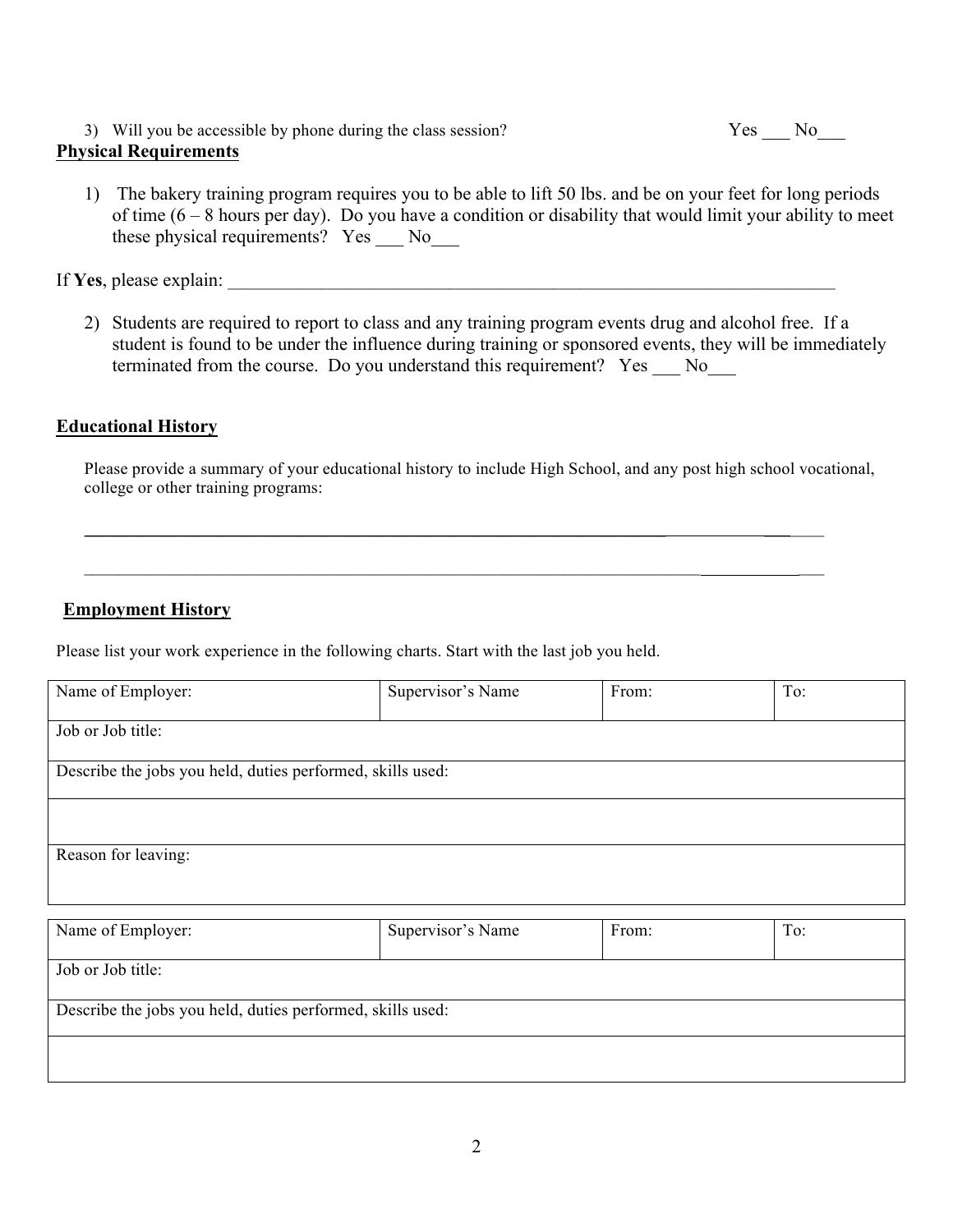Reason for leaving:

Please give details of any food service training or experience you have had:

#### **Legal History**

| Do you have any warrants, upcoming court dates or legal problems? Yes |  |  |  |  |
|-----------------------------------------------------------------------|--|--|--|--|
|-----------------------------------------------------------------------|--|--|--|--|

 $\frac{1}{2}$  ,  $\frac{1}{2}$  ,  $\frac{1}{2}$  ,  $\frac{1}{2}$  ,  $\frac{1}{2}$  ,  $\frac{1}{2}$  ,  $\frac{1}{2}$  ,  $\frac{1}{2}$  ,  $\frac{1}{2}$  ,  $\frac{1}{2}$  ,  $\frac{1}{2}$  ,  $\frac{1}{2}$  ,  $\frac{1}{2}$  ,  $\frac{1}{2}$  ,  $\frac{1}{2}$  ,  $\frac{1}{2}$  ,  $\frac{1}{2}$  ,  $\frac{1}{2}$  ,  $\frac{1$ 

 $\mathcal{L}_\text{max}$  , and the set of the set of the set of the set of the set of the set of the set of the set of the set of

\_\_\_\_\_\_\_\_\_\_\_\_\_\_\_\_\_\_\_\_\_\_\_\_\_\_\_\_\_\_\_\_\_\_\_\_\_\_\_\_\_\_\_\_\_\_\_\_\_\_\_\_\_\_\_\_\_\_\_\_\_\_\_\_\_\_ \_\_\_\_\_\_\_\_\_

 $\mathcal{L}_\text{max} = \frac{1}{2} \sum_{i=1}^n \mathcal{L}_\text{max} \left[ \mathcal{L}_\text{max} \right]$ 

 $\mathcal{L}_\text{max} = \frac{1}{2} \sum_{i=1}^n \mathcal{L}_\text{max} \left[ \mathcal{L}_\text{max} \left( \mathcal{L}_\text{max} \right) - \mathcal{L}_\text{max} \left( \mathcal{L}_\text{max} \right) \right]$ 

 $\mathcal{L}_\text{max} = \frac{1}{2} \sum_{i=1}^n \mathcal{L}_\text{max} \left[ \mathcal{L}_\text{max} \left( \mathcal{L}_\text{max} \right) - \mathcal{L}_\text{max} \left( \mathcal{L}_\text{max} \right) \right]$ 

 $\mathcal{L}_\text{max} = \frac{1}{2} \sum_{i=1}^n \mathcal{L}_\text{max} \left[ \mathcal{L}_\text{max} \left( \mathcal{L}_\text{max} \right) - \mathcal{L}_\text{max} \left( \mathcal{L}_\text{max} \right) \right]$ 

 $\mathcal{L}_\text{max} = \frac{1}{2} \sum_{i=1}^n \mathcal{L}_\text{max} \left[ \mathcal{L}_\text{max} \left( \mathcal{L}_\text{max} \right) - \mathcal{L}_\text{max} \left( \mathcal{L}_\text{max} \right) \right]$ 

| Are you on probation, parole or work release? Yes |  | No. |
|---------------------------------------------------|--|-----|
|---------------------------------------------------|--|-----|

**Have you ever been convicted of a felony?** Yes \_\_\_No\_\_\_

If **yes t**o either or both, please explain:

| <b>TIME</b><br>. .<br><br>---------- |  |  |
|--------------------------------------|--|--|
| __                                   |  |  |

If **yes**, explain when and why:

#### **Have you ever been convicted of a sexual offense?** Yes \_\_\_No\_\_\_

If **yes**, explain when and why: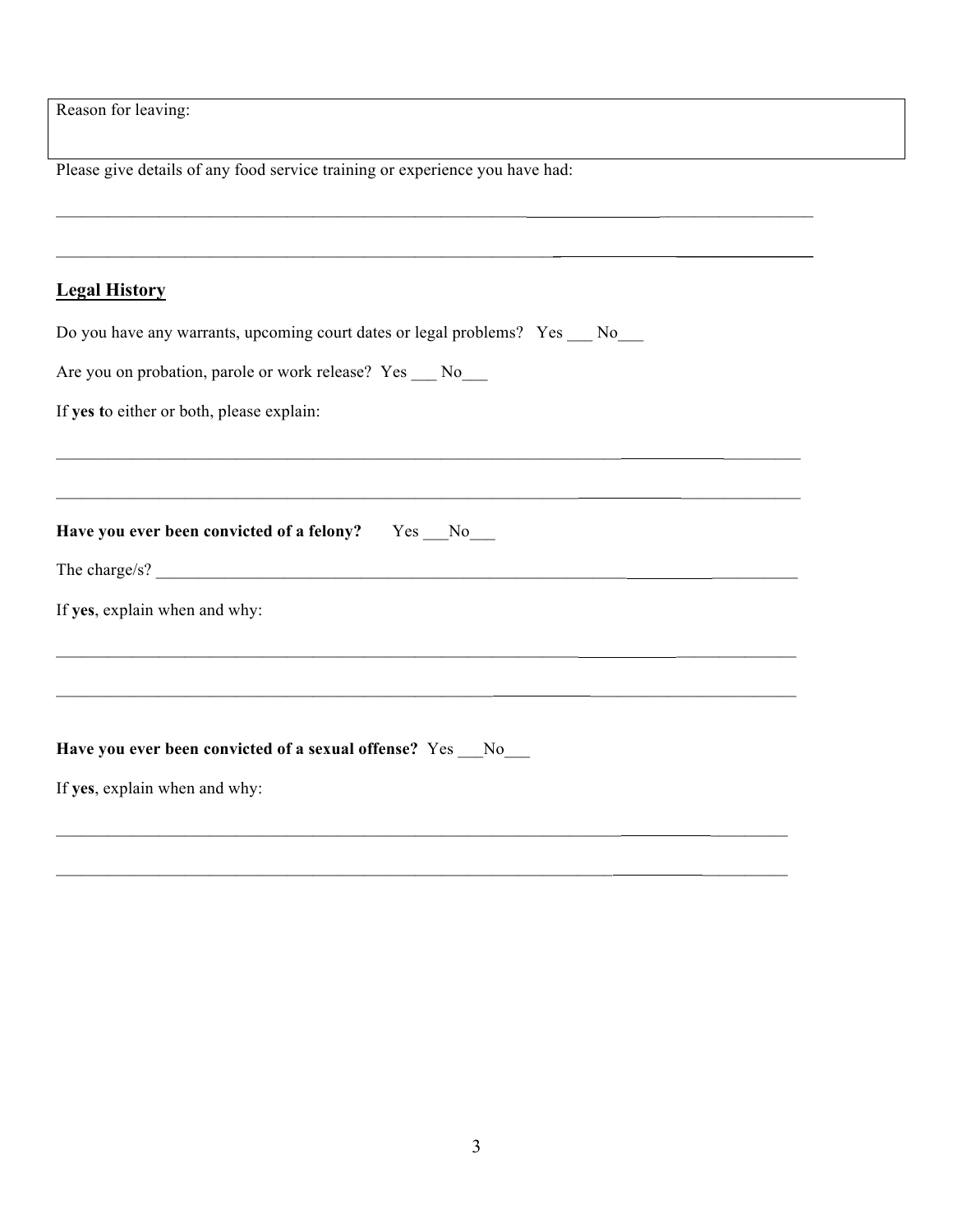# **Acknowledgement of NPC/FEED Bakery Program Requirements**

Listed below are some of the Training Program requirements: Please initial after each one if you agree to them.

- $\bullet$  I understand that daily attendance is required.
- $\bullet$  I understand that I am required to remain drug and alcohol free.
- $\bullet$  I understand that I must be on time and prepared to stay the entire day.
- $\bullet$  I understand that I must be willing to accept instruction from my instructors and supervisors and complete the work that is assigned to me with a positive attitude.
- I understand that I must have a willingness to confront my personal challenges and/or barriers.
- I understand that NPC/FEED Bakery is not responsible for damage, loss or theft of my personal property.

I authorize investigation of all statements contained in this application. I understand that the misrepresentation or omission of facts called for is cause for dismissal at any time without any previous notice. I hereby give NPC/FEED Bakery permission to contact schools, previous employers (unless otherwise indicated), references, and others, and hereby release NPC/FEED Bakery from any liability as a result of such contract.

I also understand that:

(1) The NPC/FEED Bakery has a drug and alcohol policy that provides for random and causal testing before and/or during the program;

(2) I consent to and am in compliance with such policy at the time of my enrollment; and

(3) My continued enrollment is based on the successful passing of testing under such policy.

| Applicant's signature:                | Date: |  |  |
|---------------------------------------|-------|--|--|
| Sponsor/Service Provider's signature: | Date: |  |  |